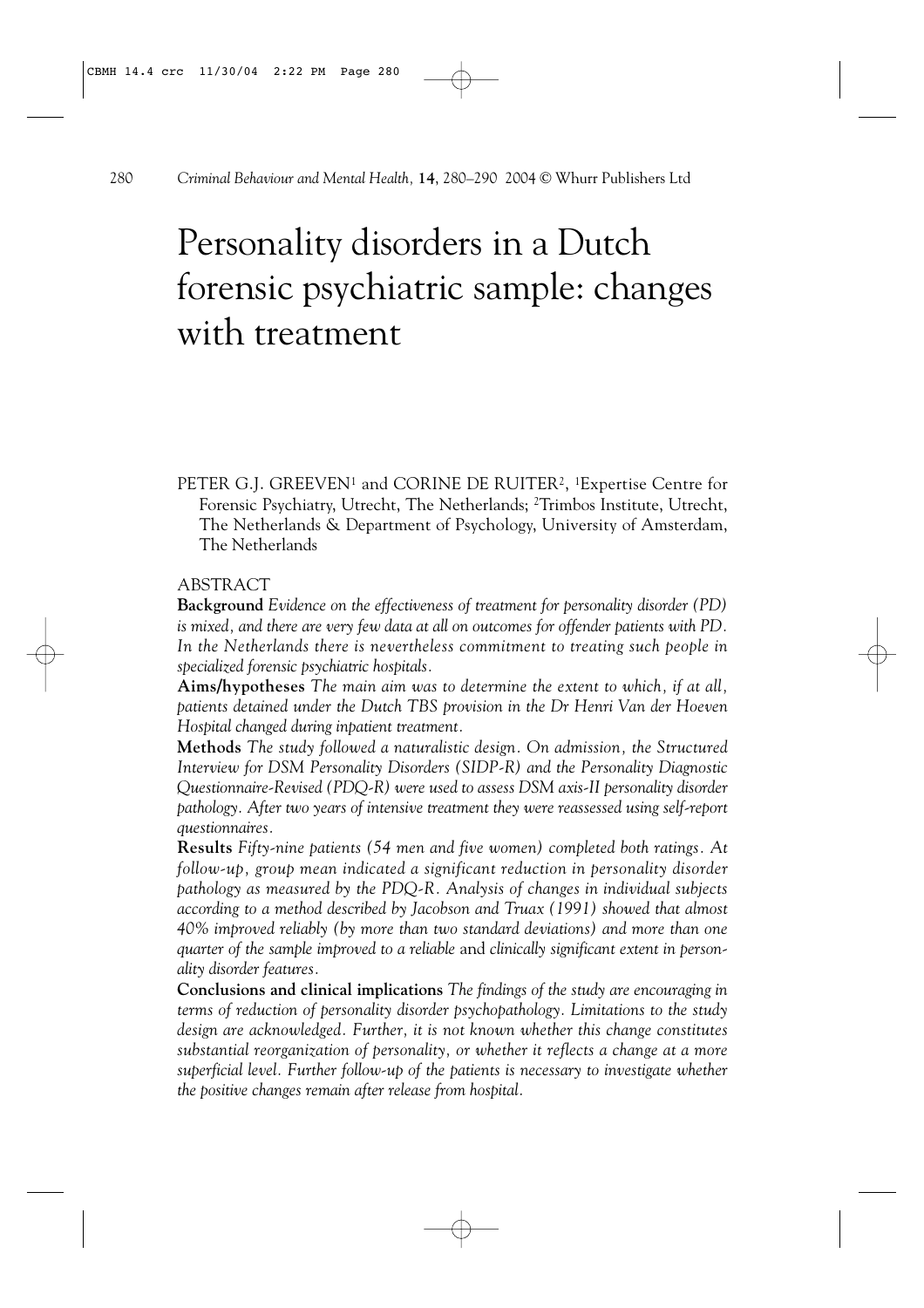#### **Introduction**

Personality disorder is a chronic disturbance in one's relations with self, others and the environment that results in distress or failure to fulfil social roles and obligations (American Psychiatric Association, 1994). Patients with a personality disorder constitute one of the most difficult groups for psychiatric treatment. It is clear that such patients present a formidable treatment challenge to most therapists: they tend to drop out of treatment prematurely and, according to the few empirical studies conducted, generally have poor clinical and psychosocial outcomes. This has a certain logic, considering the notion of personality disorders as stable and enduring. Follow-up studies after more than 20 years report remarkable stability of diagnosis and poor psychosocial outcome (Stone, 1993). Recent research, however, suggests that there is some evidence for the effectiveness of psychotherapeutic treatment of personality disorder (Bateman and Fonagy, 2000). Also, according to Sanislow and McGlashan (1998), it appears that borderline personality especially and antisocial personality disorders show some degree of remission over the long haul. It is less clear, however, whether there is real change in the sense of a substantial reorganization of personality, or whether change is 'only' at a more superficial level.

The available data indicate that those with personality disorders constitute a substantial proportion not only of patients with psychiatric difficulties but also of mentally disordered offenders (Burke and Hart, 2000). Especially in the case of personality-disordered offenders a prevailing mood of therapeutic pessimism regarding their treatability is present, and the evidence for effective treatment is still rather meagre. Steels et al. (1998), for example, showed that personalitydisordered offenders, in comparison with mentally ill offenders, are more likely to reoffend after discharge from a forensic psychiatric hospital. In any case, it is clear from available research findings and literature reviews that knowledge of effective treatment methods is rudimentary and that this is especially the case for personality-disordered forensic psychiatric patients (Warren et al., 2003). To date, no studies have been directed at change in personality-disordered forensic psychiatric patients during inpatient treatment. This report is of a naturalistic study of changes in personality-disorder features after two years of treatment among people still resident in a forensic psychiatric hospital.

Our hypothesis was that the inpatient treatment offered to the personalitydisordered offenders would lead to positive changes in personality-disorder pathology.

#### **Method**

#### *Setting*

The Dutch penal code contains a special measure to protect society against mentally disordered offenders. This is called a TBS sentence, which can be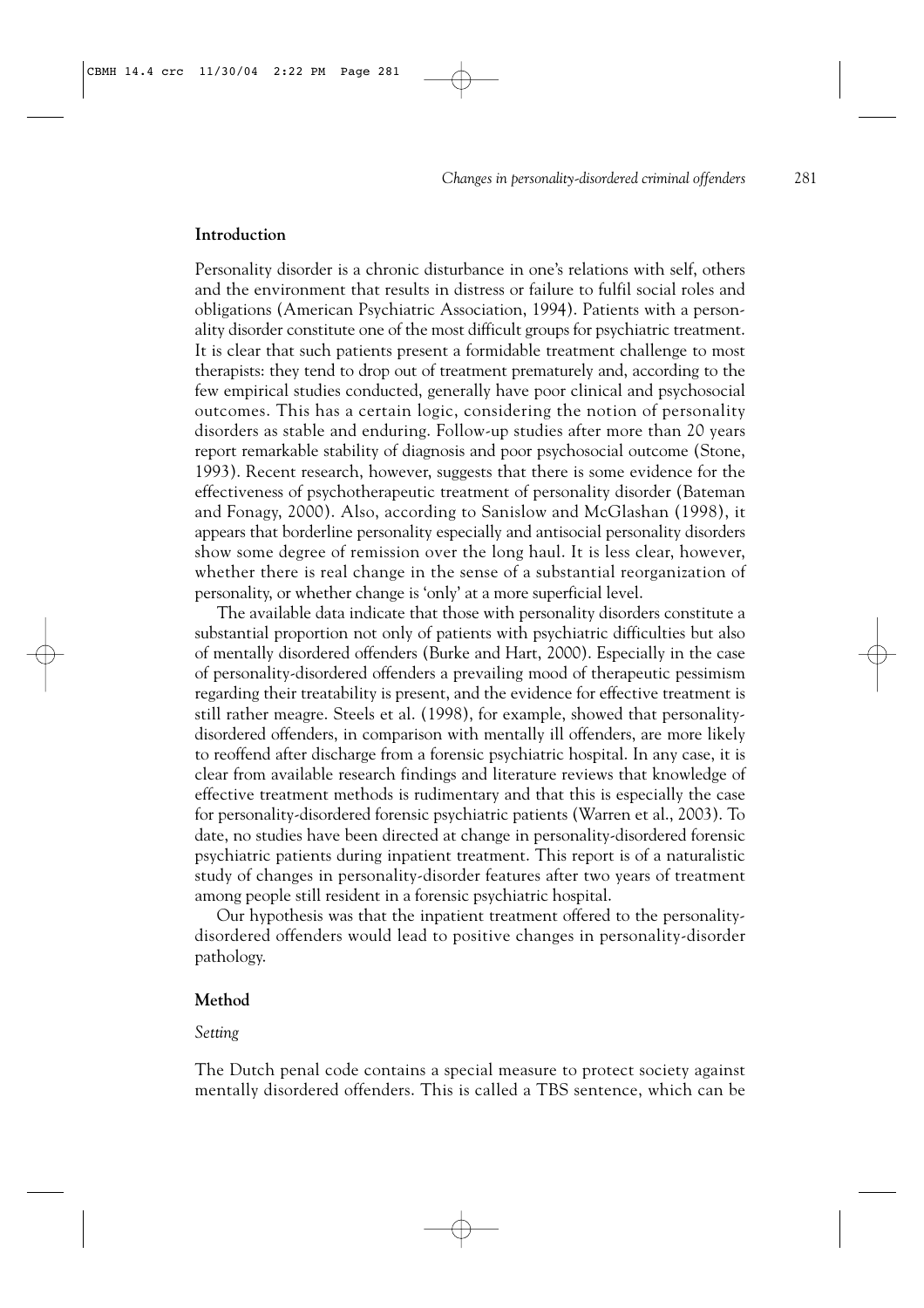translated as 'disposal on behalf of the state'. The court may invoke this measure when an offender has committed a serious and violent criminal act, which is estimated to have a high risk of recurrence. It is only applied in cases where, because of a mental disturbance, the court has not held the offender fully responsible for the serious criminal act committed. A TBS sentence is semiindeterminate, initially for two years but subsequently renewable by the Court. Most such offenders suffer from a mental illness, a personality disorder or both. In the Netherlands, at any one time, about 1400 patients are being treated under a TBS sentence in a forensic psychiatric hospital.

The present study was conducted as part of a prospective study into treatment outcome at the Dr Henri Van der Hoeven Hospital in the Netherlands. This is a forensic psychiatric hospital for the residential treatment of criminal offenders who have been sentenced to TBS. At present the hospital accommodates about 130 patients. The average length of inpatient treatment is about four years. Originally the thrust of treatment was a therapeutic community model, in which the patients accept responsibility for decision-making (Jones, 1952). Since 1980 the hospital has combined a therapeutic community approach with cognitive behavioural therapy and skills training. A central concept in the treatment ideology is (still) the stimulation of the patient's awareness that he is responsible for his own life, including offence behaviour and progress in treatment. The general treatment aim is a reduction in future violence risk by means of a positive change in those factors that are associated with (sexual) violence for the individual patient (De Ruiter and Hildebrand, 2002). Group therapy programmes include social skills training, aggression and impulsivity management. During inpatient treatment the patients live in group units which are supervised by sociotherapists who provide a therapeutic milieu. Almost all patients receive individual psychotherapy, which focuses on their individual risk factors for reoffending by means of the so-called offence scripts and relapse prevention. The clinical approach and therapy programme are described in greater detail elsewhere (Van der Laan and Janssen, 1996).

#### *Design*

The study sample was limited to the patients admitted to the hospital from 1 January 1992 to 31 December 1996. The research design was naturalistic, employing pre- and post-test measures, with no control group. Patients with a personality disorder (in DSM-III-R terms) according to both a self-report questionnaire and a semi-structured interview were included and tested twice with an interval of two years. Patients who also had schizophrenia, other psychotic disorders and mental retardation were excluded.

## *Measures*

At the start of the study, all subjects completed a battery of self-report questionnaires, including the Personality Diagnostic Questionnaire-Revised (PDQ-R: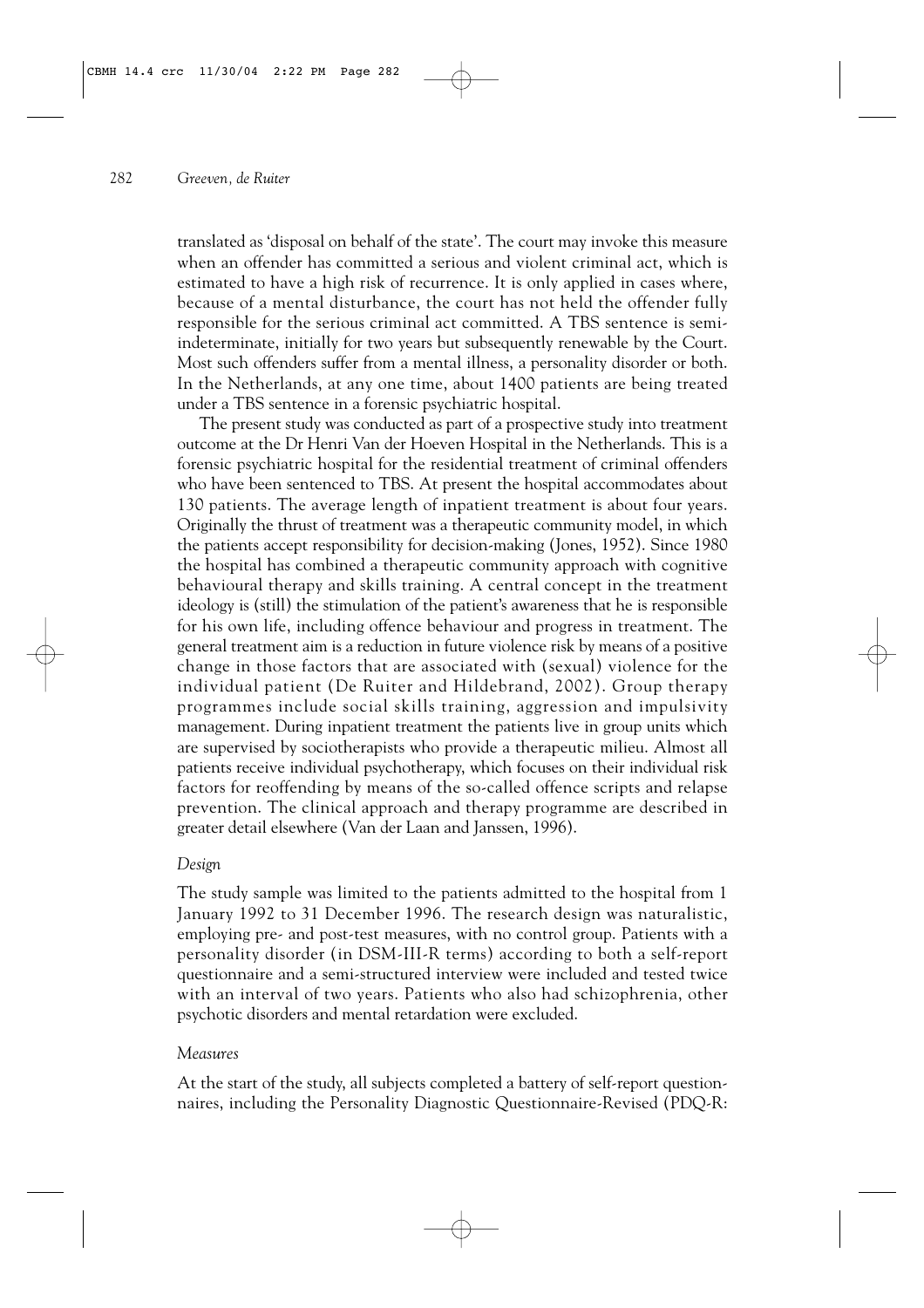Hyler and Rieder, 1987). The PDQ-R is a 133-item self-report questionnaire assessing the presence of criteria for the 11 DSM-III-R personality disorders. Each subject was also administered the Dutch version of the Structured Interview for DSM-III-R Personality Disorders (SIDP-R: Pfohl et al., 1989; Van den Brink and De Jong, 1992). In a prior study the diagnostic agreement between the SIDP-R and PDQ-R was calculated (De Ruiter and Greeven, 2000). The mean kappa value for diagnostic agreement in our study was 0.34 on a categorical level, whereas other authors found mean kappa values of 0.15 (Hyler et al., 1989) and 0.19 (Trull and Larson, 1994). A dimensional approach led to a somewhat higher diagnostic agreement between the two instruments, though still at a moderate level.

#### *Statistical analysis*

The pre-test and post-test scores were compared with group mean calculations (McNemar and Cohen's *d*). Following the opinion of Dolan and Coid (1993) that analyses of data at the level of the individual should be at the centre of investigations, individual changes were examined for reliability and clinical significance of the change using the methods of Jacobson and Truax (1991). Reliable change is that which exceeds 1.96 x the standard error of measurement, which would be expected in only 5% of subjects if change is due to unreliability of measurement alone. Even where change is reliable, it may not mean that the patient is functioning as well as a non-patient. For change to be considered clinically significant, the patient must have a pre-test score which makes it more likely that he is a member of a patient population and a post-test score which demonstrates that it is likely that he belongs to a normal population. This was determined applying the Jacobson and Truax (1991) method *c* to pre- and posttest PDQ-R scores.

## **Results**

#### *Subjects*

Our original intention was to compare the scores of about 80 patients (Greeven, 1997). A problem with longitudinal studies however, is dropout. Of the original sample of 79, 17 patients (21%) dropped out of the study for various reasons (probationary leave, reoffending, transfer) and another five patients refused to participate at pre-test. This left a final total sample of 59 personality-disordered offenders (54 men and five women) from whom pre- and post-test scores were obtained. Ages ranged from 17 to 47 years, with a mean of 26 years. Eighteen patients had committed homicide, 11 patients had committed arson and nine had committed rape. The other patients were convicted of extortion, child molestation, indecent assault and aggravated assault. Analysis showed that there were no significant differences between (socio)demographic characteristics of the research sample and the original sample at pre-test.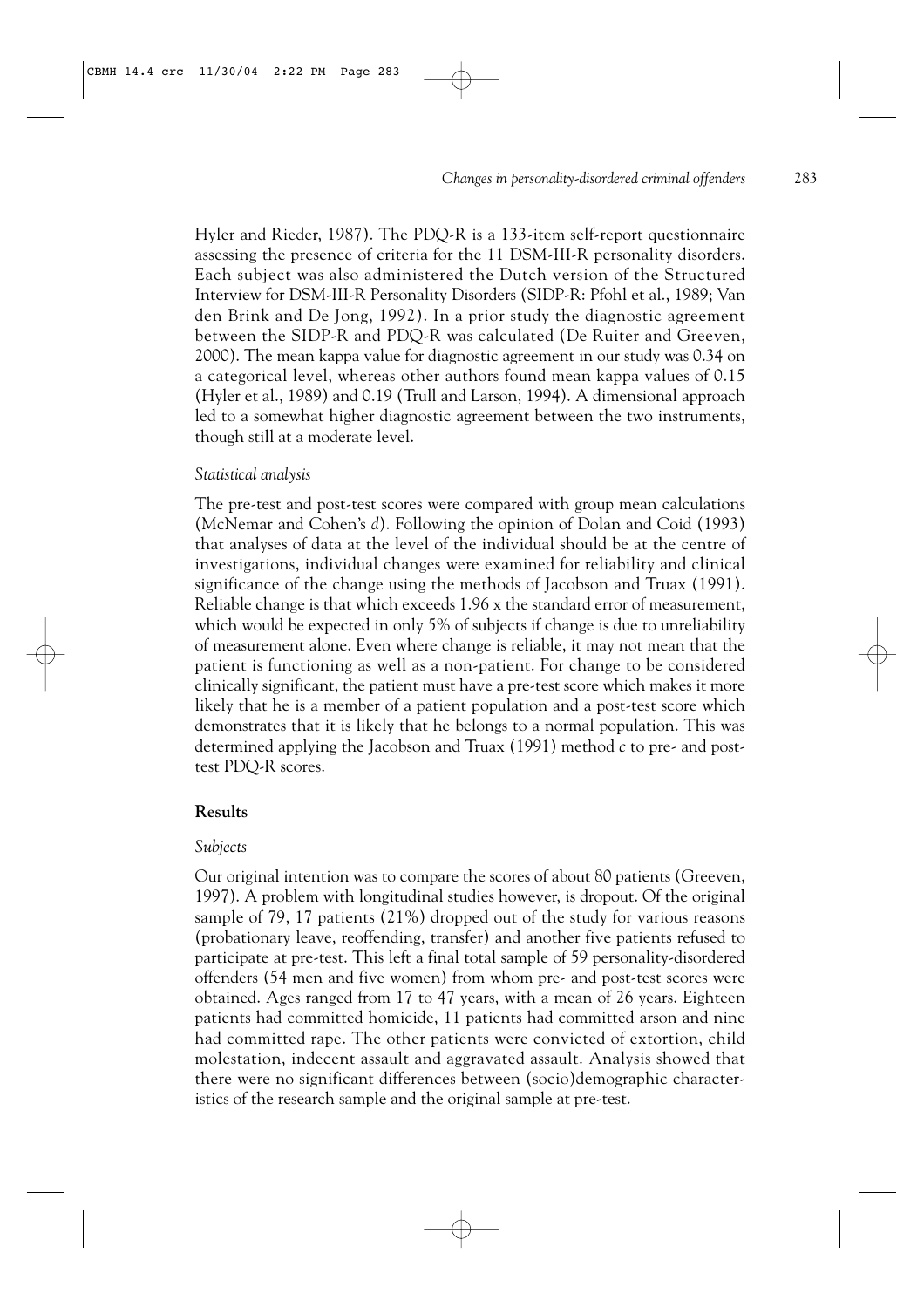# *Categorical diagnosis*

On average, subjects met cut-off points for 3.8 DSM personality-disorder categories at pre-test. The number of diagnoses declined over the course of two years of inpatient treatment. As can be seen in Table 1, pre- and post-test prevalence rates of personality disorders according to the PDQ-R decreased substantially.

| T1<br>T <sub>2</sub>                                                                                                                                                                                                                                                                                                                                                                                                                                                                                                                                                                                                                                                                                                                   |  |
|----------------------------------------------------------------------------------------------------------------------------------------------------------------------------------------------------------------------------------------------------------------------------------------------------------------------------------------------------------------------------------------------------------------------------------------------------------------------------------------------------------------------------------------------------------------------------------------------------------------------------------------------------------------------------------------------------------------------------------------|--|
| Personality disorder<br>McNemar<br>$(\text{pre-test})$<br>$(post-test)$<br>test $p <$                                                                                                                                                                                                                                                                                                                                                                                                                                                                                                                                                                                                                                                  |  |
| Schizoid<br>12(20.3)<br>3(5.0)<br>0.05<br>15(25.4)<br>10(16.9)<br>NS.<br>Schizotypical<br>Paranoid<br>31 (52.5)<br>18 (30.5)<br>0.05<br>32 (54.2)<br>24 (40.7)<br>0.05<br>Antisocial<br>Borderline<br>30(50.8)<br>16(27.1)<br>0.001<br>Histrionic<br>10(16.9)<br>10(16.9)<br>NS.<br>13 (22.0)<br>2(3.4)<br>0.01<br>Narcissistic<br>14(23.7)<br>8 (13.6)<br>Avoidant<br>NS.<br>12(20.3)<br>Dependent<br>4(6.8)<br>0.05<br>13 (22.0)<br>7(11.9)<br>NS.<br>Obsessive–compulsive<br>16(27.1)<br>5(8.5)<br>0.05<br>Passive-aggressive<br>Self-defeating<br>17 28.8)<br>7(11.9)<br>0.05<br>Sadistic<br>10(16.9)<br>6(10.2)<br>NS.<br>Mean PD scores<br>2.0<br>0.001<br>3.8<br>59 (100.0)<br>At least one PD<br>36(61.0)<br>No PD<br>23(39.0) |  |

At the first testing, the personality disorders most frequently diagnosed were: antisocial 32 (54.2%), paranoid 31 (52.5%) and borderline personality disorder 30 (50.8%). The least frequently diagnosed personality disorders were: schizoid 12 (20.3%) and sadistic personality disorder 10 (16.9%). Two years later we observed an apparent decrease in the prevalence of all personality disorders, with the exception of histrionic personality disorder. The change in prevalence of personality disorders was significant for eight of the 13 personality disorders. Further, at post-test only 36 patients fulfilled criteria for at least one personality disorder and 23 patients had ceased to meet the criteria for a personality disorder.

# *Dimensional traits*

From Table 2, it can be seen that pre-test scores are higher than post-test scores on the total number of personality-disorder criteria met. The mean PDQ-R total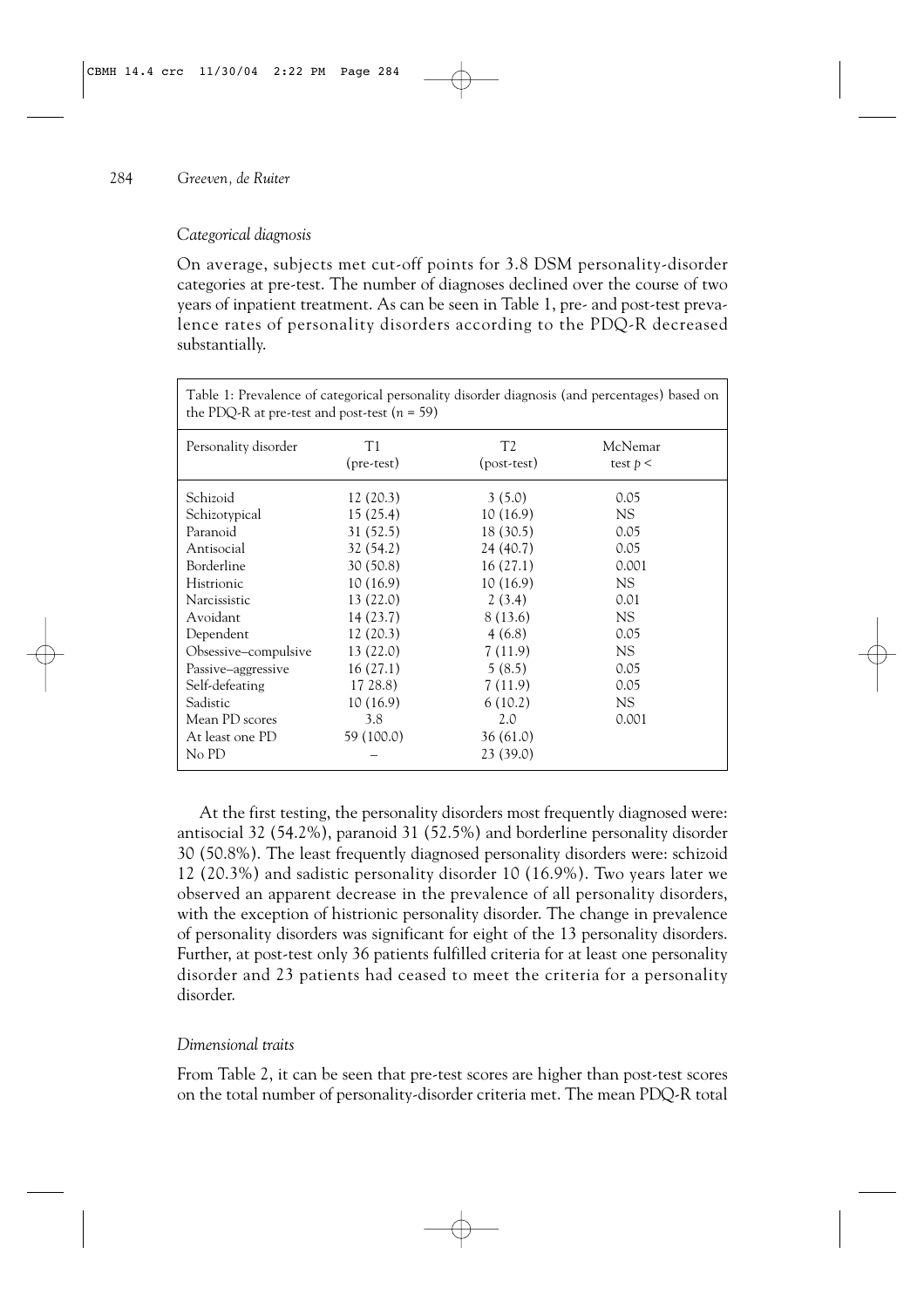| (n = ɔY)             |                  |                     |      |      |
|----------------------|------------------|---------------------|------|------|
| Personality disorder | T1<br>(pre-test) | T2<br>$(post-test)$ | T    | Þ    |
| Schizoid             | 2.5(1.5)         | 1.9(1.1)            | 2.95 | 0.01 |
| Schizotypical        | 3.5(1.9)         | 2.4(1.9)            | 4.24 | 0.00 |
| Paranoid             | 3.6(1.8)         | 2.5(1.6)            | 4.02 | 0.00 |
| Antisocial           | 3.7(2.0)         | 3.1(2.0)            | 3.06 | 0.00 |
| Borderline           | 4.5(1.9)         | 3.4(1.9)            | 4.82 | 0.00 |
| Histrionic           | 3.0(1.8)         | 2.9(1.7)            | 0.47 | 0.64 |
| Narcissistic         | 3.2(1.8)         | 2.4(1.4)            | 3.59 | 0.00 |
| Avoidant             | 2.6(1.8)         | 1.9(1.5)            | 3.41 | 0.00 |
| Dependent            | 3.1(1.8)         | 2.2(1.3)            | 3.82 | 0.00 |
| Obsessive–compulsive | 2.9(1.7)         | 2.1(1.7)            | 3.70 | 0.00 |
| Passive-aggressive   | 3.1(2.0)         | 1.9(1.8)            | 3.74 | 0.00 |
| Self-defeating       | 3.3(2.1)         | 1.8(1.7)            | 5.69 | 0.00 |
| Sadistic             | 2.2(1.6)         | 1.9(1.5)            | 1.60 | 0.12 |
| Total                | 43.8 (15.9)      | 31.6 (14.8)         | 6.68 | 0.00 |

Table 2: Mean number of DSM criteria met at pre-test and post-test, based on the PDQ-R (*n* = 59)

pre-test score was  $43.8$  (SD = 15.9) and the mean post-test score was  $31.6$  (SD = 14.8). The changes in mean number of DSM criteria met are significant for all personality disorders, with the exception of histrionic and sadistic personality disorder. This change is a clear indication for a reduced level of severity of personality disorder pathology (Tyrer and Johnson, 1996) after two years of inpatient treatment.

The analysis of the reliability and clinical significance of the changes in the individual subjects (Table 3) showed that 23 of the 59 patients (39%) improved reliably, that is, showed a decrease of more than two standard deviations on the PDQ-R total score. The magnitude of this change was also clinically significant, that is from the patient range to the normal range, for 16 patients (27%) of the sample. Of the total sample only one patient (1.7%) was functioning at a reliably worse level after two years of inpatient treatment.

In addition, we also calculated reliable and clinically significant improvement for categorical personality disorder diagnoses (see Figure 1).

The effects for patients with a specific personality disorder at pre-test are different for each personality disorder. Patients with schizoid (SZD), dependent (DEP) and passive-aggressive (PAG) personality disorder have a relatively good prognosis in terms of reliable and clinically (RC and CS in the figure) meaningful improvement. For this group the changes are not only at a statistical significant level but also clinically significant/important. Little or no reliable or clinically significant change, however, was observed for patients with antisocial (ASP), histrionic (HST), narcissistic (NAR) or avoidant (AVD) personality disorder.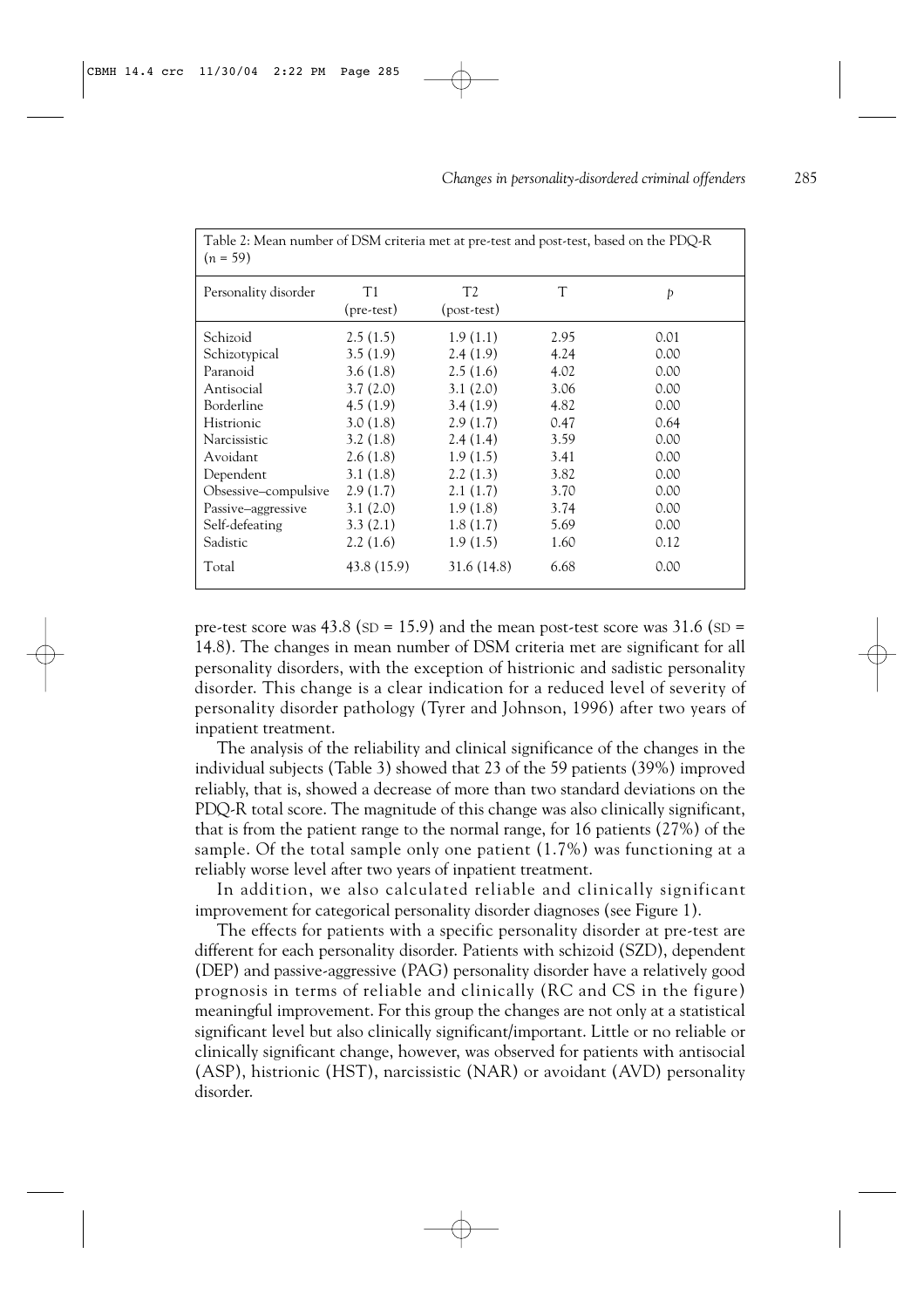| Table 3: Reliable and clinically significant change of individual patients on PDQ-R total score<br>$(n = 59)$ |                           |                        |                         |            |  |  |  |  |
|---------------------------------------------------------------------------------------------------------------|---------------------------|------------------------|-------------------------|------------|--|--|--|--|
| Clinically<br>significant change                                                                              | Reliable<br>deterioration | Change not<br>reliable | Reliable<br>improvement | Total      |  |  |  |  |
| Normal-patient                                                                                                |                           |                        |                         | $2(3.4\%)$ |  |  |  |  |
| Normal–normal                                                                                                 |                           | 10                     |                         | 11 (18.6%) |  |  |  |  |
| Patient-patient                                                                                               |                           | 19                     | 6                       | 25 (42.4%) |  |  |  |  |
| Patient-normal                                                                                                |                           | 5                      | 16                      | 21 (35.6%) |  |  |  |  |
| Total                                                                                                         | $(1.7\%)$                 | 35<br>$(59.3\%)$       | 23<br>(39%)             | 59         |  |  |  |  |



Figure 1: Pre- and post test prevalence of personality disorders combined with reliable change and clinical significance (*n*=59)

*Note*: The y axis represents the number of patients. The bar colours represent TI scores, T2 scores and RC & CS scores.

## **Discussion**

Our intent was to study the impact of inpatient treatment on personality-disordered criminal offenders, and to examine which personality disorders would benefit from the therapy offered. The findings of this study appear to indicate that two years of compulsory treatment in a forensic psychiatric hospital has a positive impact on mentally disordered offenders with personality disorders. Twenty-three of the 59 patients had ceased to show clinical features sufficient to meet criteria for a personality disorder at all. All other measures including number of personality disorders recorded and severity of pathology indicated statistically significant and clinically important improvement. Even with the more stringent method of Jacobson and Truax (1991), almost 40% improved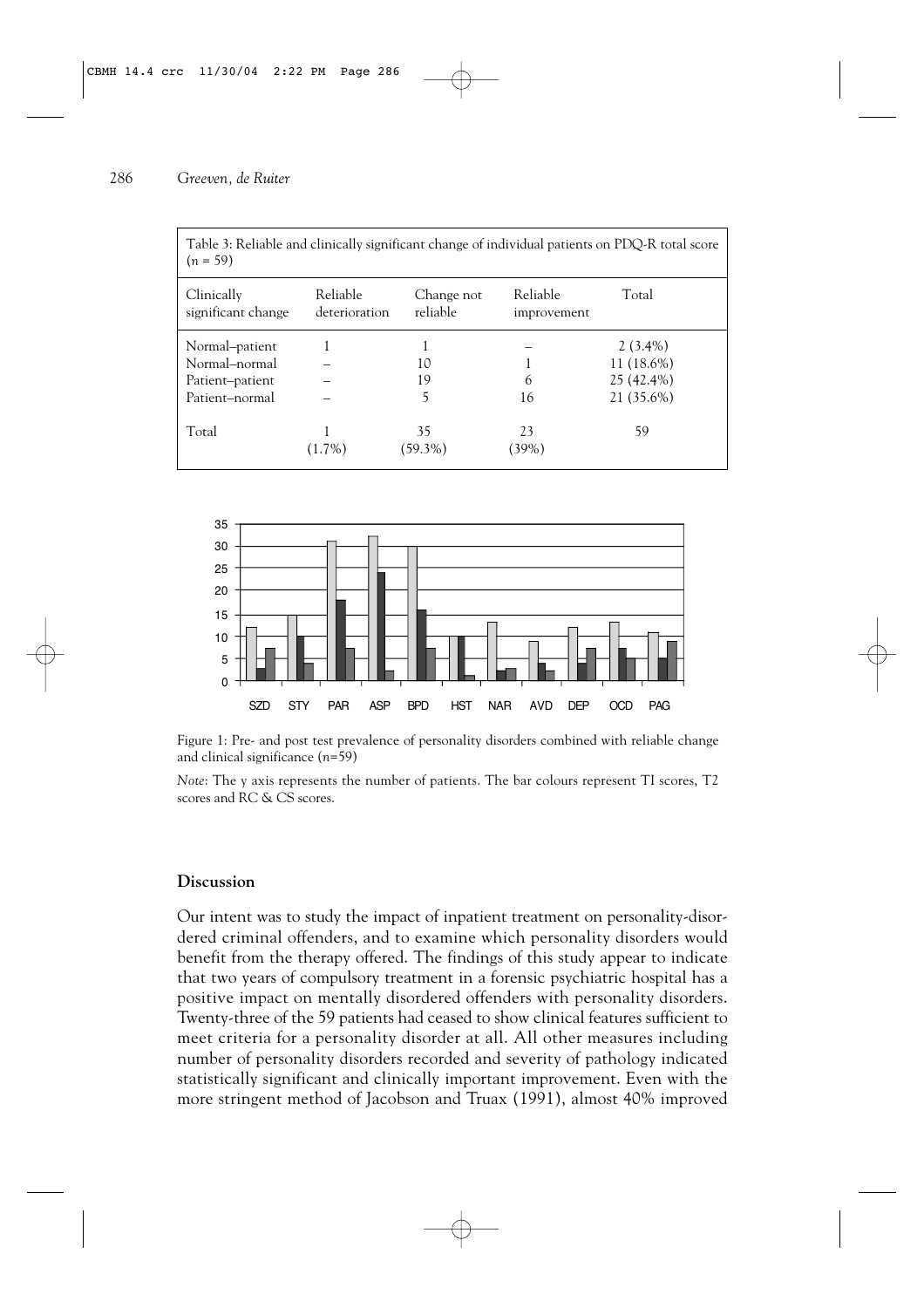reliably and more than one-quarter of the sample improved to a clinically significant extent in personality-disorder features. Such positive changes are consistent with some other research (Budman et al., 1996; Bateman and Fonagy, 2000).

The study had several limitations and therefore some caution is necessary in generalizing from the present findings. First, we did not use a control group with non-treated patients. Without a control sample it is impossible to be certain whether the changes noted can be attributed to the treatment intervention. This limitation is difficult to tackle in forensic psychiatric treatment outcome research because a randomized controlled trial is not feasible in a context where the Courts decide on the placement of the offender in a forensic psychiatric hospital, and on subsequent release. Also, for this difficulty in categorizing a population with multiple and chronic problems, one can argue that randomized controlled trails are of limited use, because they are best used for studies that examine subjects with relatively 'pure' disorders (Guthrie, 2000).

A second possible limitation was that we used a self-report questionnaire to evaluate changes in personality-disorder pathology. Self-report questionnaires have some advantages in the evaluation of personality disorders (Hunt and Andrews, 1992) but they also have major limitations, and multi-method assessment is desirable (Blackburn et al., 1990). It is evident from various studies that self-report questionnaires tend to over-diagnose personality disorders compared with interview measures. Therefore, we need to be cautious in assigning too much weight to the findings concerning differences between the personality disorder diagnoses, since the validity of these (self-report) diagnoses could be called into question. An alternative way of considering the findings is to regard the comorbidity of personality disorders as a measure of severity. This has been suggested by several studies which indicate that those with more personality-disorder diagnoses have more severe pathology and are seen as more impaired by clinicians (Tyrer and Johnson, 1996). As one safeguard in the present study, however, we did use multi-method assessment to measure personality disorder pathology at pre-testing (De Ruiter and Greeven, 2000).

A third limitation of the study is that at post-test the patients were still in the structured environment of the forensic psychiatric hospital. Although the overall findings from the study show a general decline in personality-disorder pathology, thus suggesting that the patients' functioning improved, it is possible that the decrease in personality disorder pathology is, at least partially, a result of the structured environment, which allows the patients to experience less stress (Strupp et al., 1997).

Nevertheless, our findings reveal a significant decrease in some personalitydisorder pathology during two years of treatment. The change shown in this study is not only a statistically significant overall change but, perhaps, a more clinically digestible finding: about 40% of the subjects showed reliable improvement. This is important in light of the therapeutic nihilism view held by many professionals when considering the management of these patients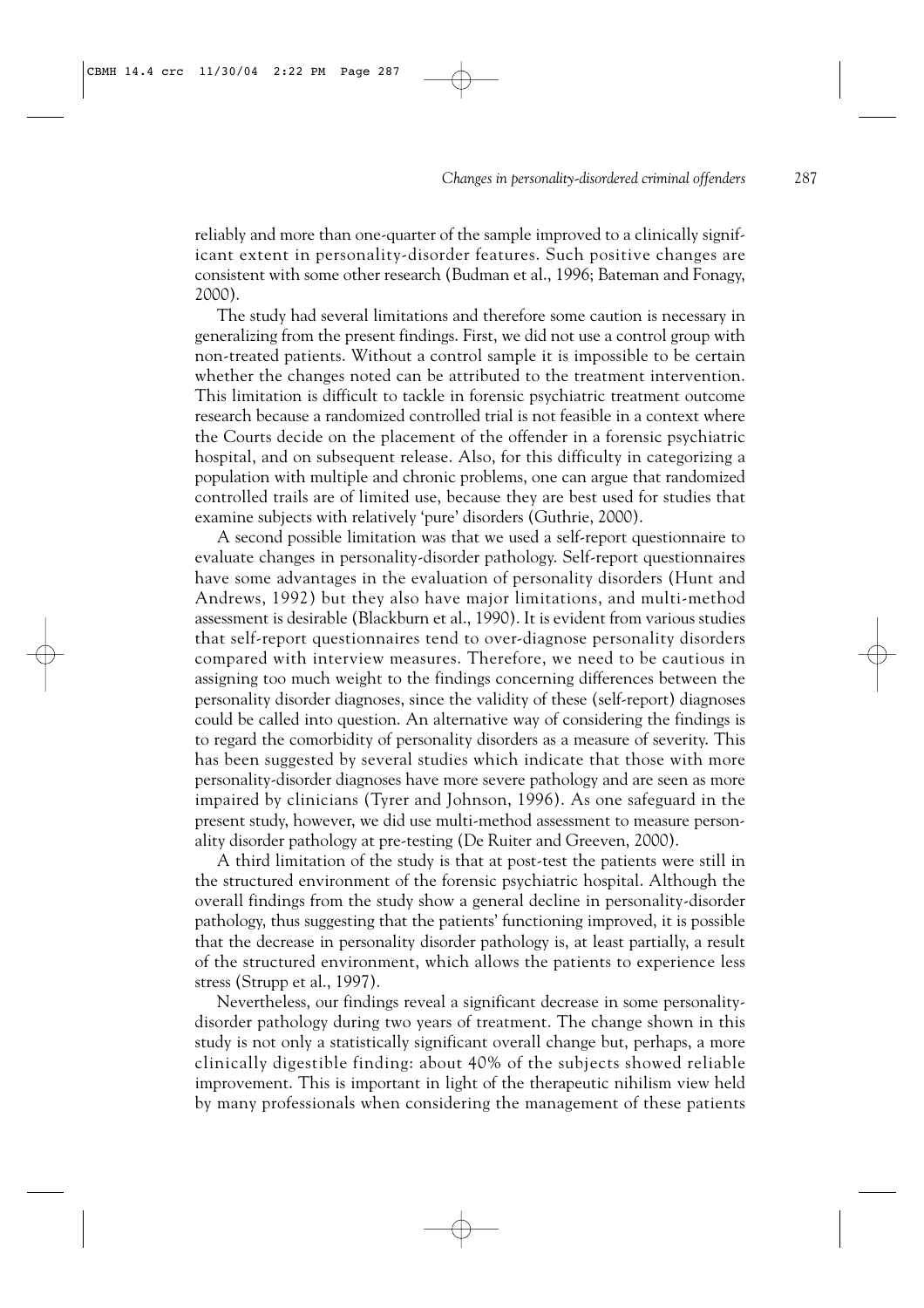(Dolan and Coid, 1993). Less hopeful was the finding that the most prevalent personality-disorder pathology, i.e. cluster B disorders, showed the least clinically significant improvement. Also, the fact that personality-disorder pathology associated with violence, for example impulsivity, narcissistic rage and sadistic traits, did not change significantly was not very encouraging. This finding is only partially explained by the fact that some DSM cluster B criteria are based on historical data and are therefore difficult to change. On the more positive side, however, given that the mean length of inpatient treatment on the unit is four years, most of the patients were only halfway through treatment.

What can we learn from these findings if one at least assumes that personality-disorder pathology forms a central element in the treatment of forensic psychiatric patients, and that it plays a causal role in criminal and violent behaviour (Serin, 1995; Burke and Hart, 2000)? In our opinion the findings point to the necessity to direct the treatment of personality-disordered offenders more specifically at those personality-disorder traits that are especially associated with violence and to focus on empirically identified risk factors for crime and violence. This finding is in line with the so-called 'need principle' distinguished by Andrews et al. (1990). The need principle proposes that the targets of treatment should be matched to the specific criminogenic needs of mentally disordered offenders. Criminogenic needs are those aspects of the offender's functioning that give rise to his/her antisocial and criminal behaviour. From this perspective, psychopathology and severity of personality disorder are important in managing mentally disordered offenders but, in terms of future risk of reoffending, these factors are overshadowed by the more general factors identified in the criminological research (Bonta et al., 1998).

This is one of the first prospective studies of change in personality-disorder features during inpatient treatment in a forensic psychiatric hospital. Despite the limitations of the design, the results of the study are encouraging, for both the staff members and the patients, and they repudiate the doctrine that 'nothing works' (Lösel, 1993). At this stage, however, we do not know how the patients will fare when they return to open society and how the findings are related to reduction of violent and criminal behaviour. In follow-up research in the coming years, we hope to relate our treatment findings to recidivism rates, and learn more about the characteristics of those who succeed and those who fail.

#### **References**

- American Psychiatric Association (1994) *Diagnostic and Statistical Manual of Mental Disorders*, 4th edn. Washington, DC: American Psychiatric Press.
- Andrews DA, Zinger I, Hoge RD, Bonta J, Gendreau P, Cullen FT (1990) Does correctional treatment work: a clinically relevant and psychologically informed meta-analysis. *Criminology* 28: 369–404.
- Bateman AW, Fonagy P (2000) Effectiveness of psychotherapeutic treatment of personality disorder. *British Journal of Psychiatry* 177: 138–143.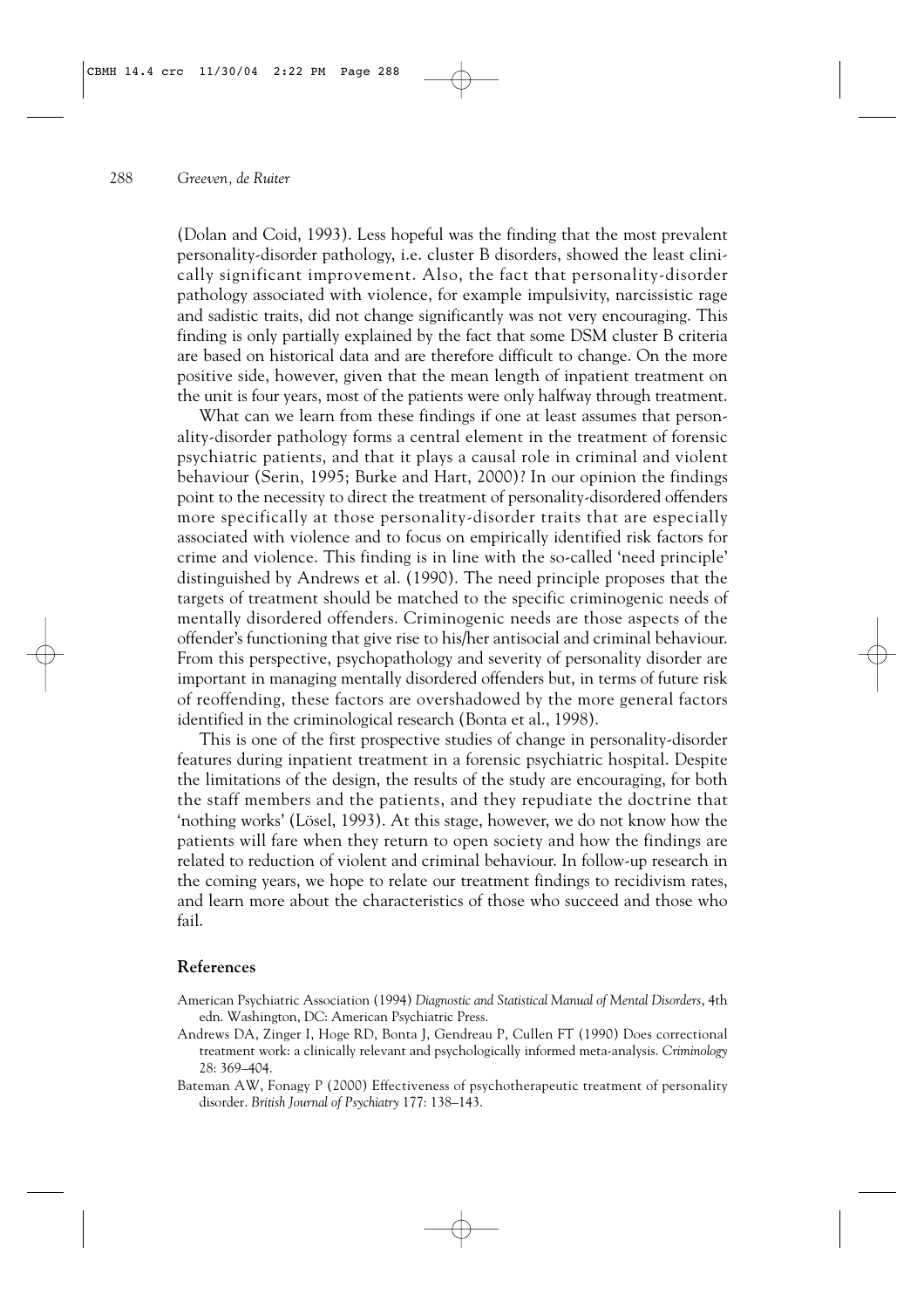- Blackburn R, Crellin MC, Morgan EM, Tulloch RMB (1990) Prevalence of personality disorders in a special hospital population. *Journal of Forensic Psychiatry* 1: 43–52.
- Bonta J, Hanson K, Law M (1998) The prediction of criminal and violent recidivism among mentally disordered offenders: a meta-analysis. *Psychological Bulletin* 123: 123–142.
- Budman SH, Demby A, Soldz S, Merry J (1996) Time-limited group psychotherapy for patients with personality disorders: outcomes and dropouts. *International Journal of Group Psychotherapy* 46: 357–377.
- Burke H, Hart SD (2000) Personality disordered offenders: conceptualization, assessment and diagnosis of personality disorder. In: Hodgins S, Müller-Isberner R, eds. *Violence, Crime and Mentally Disordered Offenders: Concepts and Methods for Effective Treatment and Prevention*. New York: Wiley, pp. 63–85.
- De Ruiter C, Hildebrand M (2002) The dual nature of forensic psychiatric practice: Risk assessment and management under the Dutch TBS order. In: van Koppen P, Penrod S, eds. *Adversary vs. Inquisitional Justice: Psychological Perspectives on Criminal Justice Systems*. New York: Plenum Press.
- De Ruiter C, Greeven PGJ (2000) Personality disorders in a Dutch forensic psychiatric sample: convergence of interview and self-report measures. *Journal of Personality Disorders* 14: 162–170.
- Dolan B, Coid JW (1993) *Psychopathic and Antisocial Personality Disorders: Treatment and Research Issues*. London: Gaskell.
- Greeven PGJ (1997) *Treatment Outcome in Personality Disordered Forensic Patients: An Empirical Study*. Deventer: Gouda Quint.
- Guthrie E (2000) Psychotherapy for patients with complex disorders and chronic symptoms: the need for a new research paradigm. *British Journal of Psychiatry* 177: 131–137.
- Hodgins S, Müller-Isberner R (2000) *Violence, Crime and Mentally Disordered Offenders: Concepts and Methods for Effective Treatment and Prevention*. New York: Wiley.
- Hunt SW, Andrews G (1992) Measuring personality disorders: the use of self-report questionnaires. *Journal of Personality Disorders* 6: 125–133.
- Hyler SE, Rieder RO (1987) *Personality Disorder Questionnaire Revised*. New York: New York State Psychiatric Institute.
- Hyler SE, Rieder RO, Williams JB, Spitzer R, Lyons M, Hendler J 1989) A comparison of clinical and self-report diagnosis of DSM-III personality disorders in 552 patients. *Comprehensive Psychiatry* 30: 170–178.
- Jacobson NS, Truax P (1991) Clinical significance: a statistical approach to defining meaningful change in psychotherapy research. *Journal of Consulting and Clinical Psychology* 59: 12–19.
- Jones M (1952) *Social Psychiatry*. London: Tavistock Publications.
- Lösel F (1993) The effectiveness of treatment in institutional and community settings. *Criminal Behaviour and Mental Health* 3: 416–437.
- Pfohl B, Blum N, Zimmermann M, Stangl D (1989) *Structured Interview for DSM-III-R Personality Disorders*. Iowa City: Department of Psychiatry, University of Iowa.
- Sanislow CA, McGlashan TH (1998) Treatment outcome of personality disorders: in review. *Canadian Journal of Psychiatry* 43: 237–250.
- Serin S (1995) Treatment responsivity in criminal psychopaths. *Forum on Corrections Research* 7: 22–26.
- Steels M, Roney G, Larkin E, Jones P, Croudace T, Duggan C (1998) Discharged from special hospital under restrictions: a comparison of the fates of psychopaths and the mentally ill. *Criminal Behaviour and Mental Health* 8: 39–55.
- Stone MH (1993) Long-term outcome in personality disorders. *British Journal of Psychiatry* 162: 299–313.
- Strupp HH, Horowitz LM, Lambert MJ (1997) *Measuring Patient Changes in Mood, Anxiety and Personality Disorders: Toward a Core Battery*. Washington, DC: American Psychological Association.